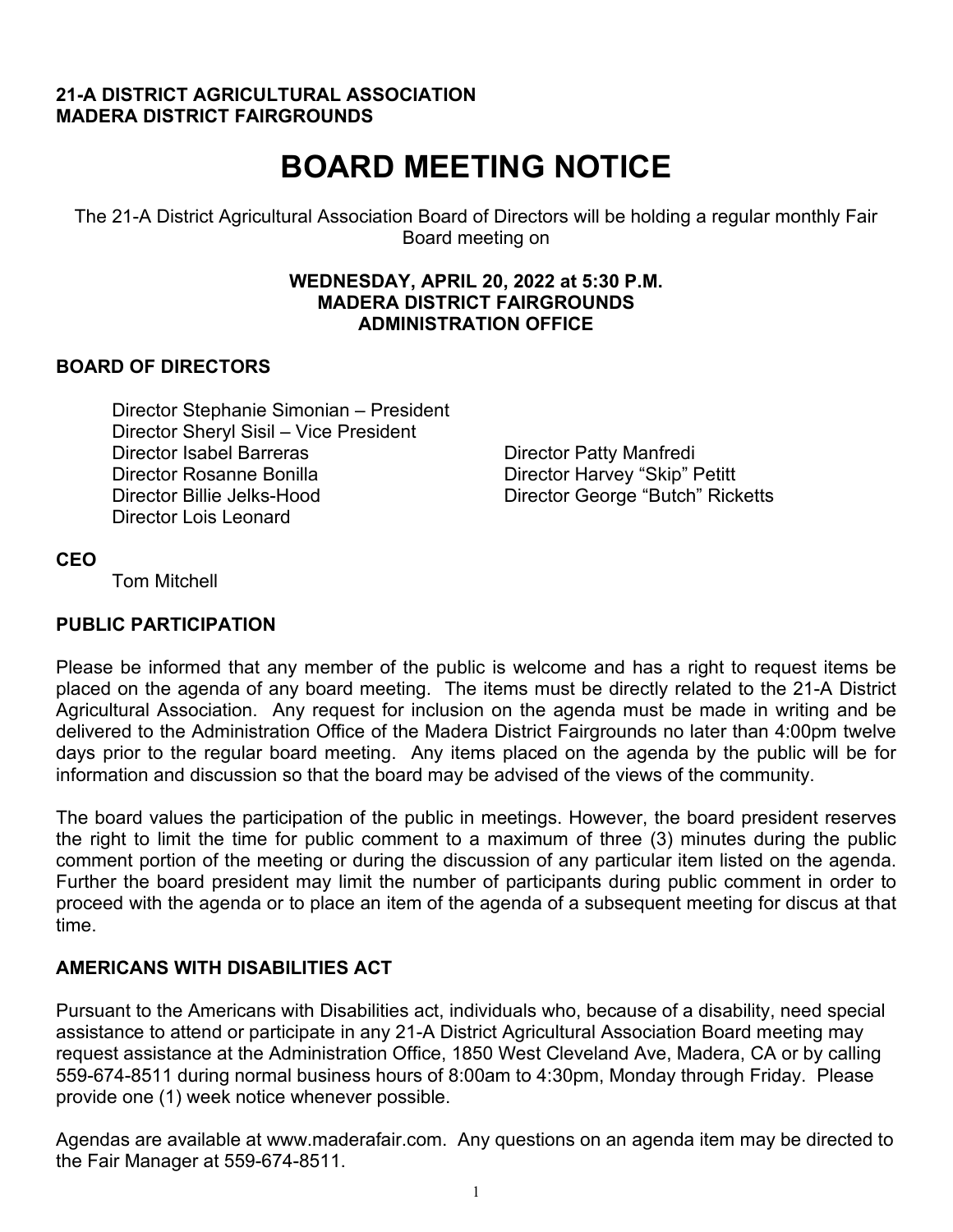#### **21-A DISTRICT AGRICULTURAL ASSOCIATION MADERA DISTRICT FAIRGROUNDS**

Regular Meeting of the Board of Directors Administration Office / Board Room **5:30 P.M., Wednesday, April 20, 2022**

# **A G E N D A**

# **1. CALL TO ORDER** – President Simonian

Items listed on this agenda may be considered in any order at the discretion of the President. All items listed on this agenda, in any category, may be considered for action by the Board. Any item not listed on the agenda will not be discussed or considered by the Board.

# **2. ROLL CALL AND DIRECTORS ABSENT**

# **3. DELARATION OF QUORUM / AGENDA APPROVAL**

- **1. Declaration of Quorum**
- **2. Review and Approval of Agenda**

# **4. INTRODUCTION OF GUESTS AND STAFF**

# **5. PUBLIC COMMENT**

Public comment is a right granted to the public. It is reserved for items that are NOT listed on the agenda, but under the Board's jurisdiction. Please be informed that public participation under Public Comment will be limited to three (3) minutes per speaker and in accordance with state law, the Board will not comment on or otherwise consider any Public Comment item for business until and unless such item has been properly agendized at a future meeting.

#### **6. CORRESPONDENCE**

Correspondence from CDFA. CDFA/F&E correspondence may be viewed in entirety at [www.cdfa.ca.gov/fe](http://www.cdfa.ca.gov/fe) under the "Correspondence" tab.

#### **7. PRESENTATIONS**

None

#### **8. CONSENT CALENDAR**

All items under the Consent Calendar will be enacted in accordance with recommended action under one motion unless trailed from the Consent Calendar by the Board. Trailed items will be considered separately after the motion to approve the consent calendar.

- **1. Review and Approval of Minutes –** March 2022
- **2. Review and Approval of Monthly Financial Statements –** January, February, March 2022
- *3.* **Review of Rental and Standard Agreements –** March 2022